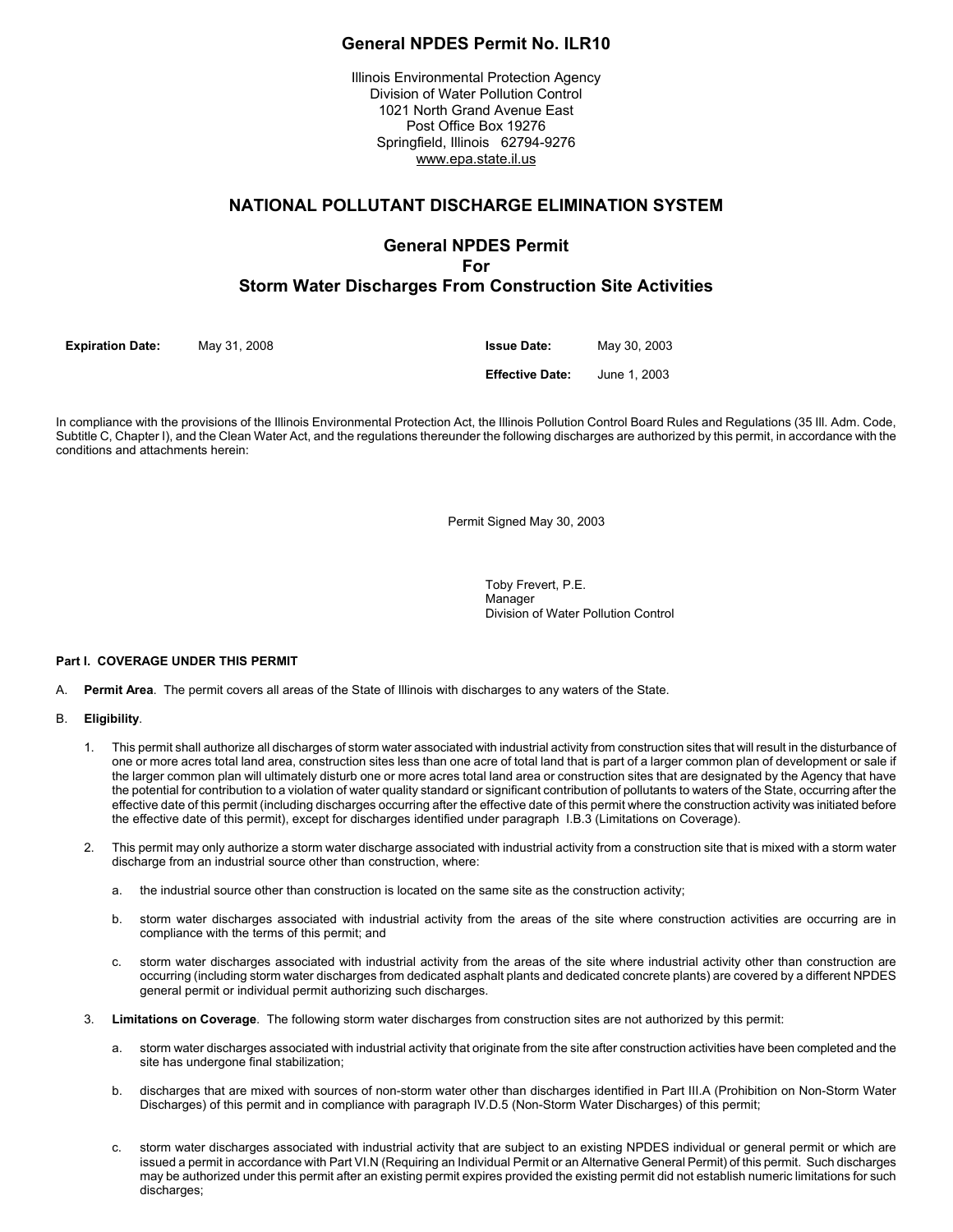# Page 2 **NPDES Permit No. ILR10**

- d. storm water discharges from construction sites that the Agency has determined to be or may reasonably be expected to be contributing to a violation of a water quality standard; and
- e. Storm water discharges that the Agency, at its discretion, determines are not appropriately authorized or controlled by this general permit.
- f. Storm water discharges to any receiving water identified under 35 Ill. Adm. Code 302.105(d)(6).

## C. **Authorization**.

- 1. In order for storm water discharges from construction sites to be authorized to discharge under this general permit a discharger must submit a Notice of Intent (NOI) in accordance with the requirements of Part II below, using an NOI form provided by the Agency, or be covered by a valid Illinois General NPDES Construction Site Activities Permit.
- 2. Where a new operator (contractor) is selected after the submittal of an NOI under Part II below, a new Notice of Intent (NOI) must be submitted by the owner in accordance with Part II.
- 3. For projects that have complied with State law on historic preservation and endangered species prior to submittal of the NOI, through coordination with the Illinois Historic Preservation Agency and the Illinois Department of Natural Resources or through fulfillment of the terms of interagency agreements with those agencies, the NOI shall indicate that such compliance has occurred.

Unless notified by the Agency to the contrary, dischargers who submit an NOI in accordance with the requirements of this permit are authorized to discharge storm water from construction sites under the terms and conditions of this permit in 30 days after the date the NOI is post marked.

The Agency may deny coverage under this permit and require submittal of an application for an individual NPDES permit based on a review of the NOI or other information.

## **Part II. NOTICE OF INTENT REQUIREMENTS**

### A. **Deadlines for Notification**.

- 1. To receive authorization under this general permit, a discharge must either be covered by a valid Illinois General NPDES Construction Site Permit, or a completed Notice of Intent (NOI) in accordance with Part VI.G (Signatory Requirements) and the requirements of this part must be submitted prior to the commencement of construction. The NOI must be submitted at least 30 days prior to the commencement of construction.
- 2. Discharges that are covered by a valid Illinois General NPDES Construction Site Activities Permit as of May 31, 2003 are automatically covered by this permit.
- 3. A discharger may submit an NOI in accordance with the requirements of this part after the start of construction. In such instances, the Agency may bring an enforcement action for any discharges of storm water associated with industrial activity from a construction site that have occurred on or after the start of construction.
- B. **Failure to Notify**. Dischargers who fail to notify the Agency of their intent to be covered, and discharge storm water associated with construction site activity to Waters of the State without an NPDES permit, are in violation of the Environmental Protection Act and Clean Water Act.
- C. **Contents of Notice of Intent**. The Notice of Intent shall be signed in accordance with Part VI.G (Signatory Requirements) of this permit by all of the entities identified in paragraph 2 below and shall include the following information:
	- 1. The mailing address, and location of the construction site for which the notification is submitted. Where a mailing address for the site is not available, the location can be described in terms of the latitude and longitude of the approximate center of the facility to the nearest 15 seconds, or the nearest quarter section (if the section, township and range is provided) that the construction site is located in;
	- 2. The owner's name, address, telephone number, and status as Federal, State, private, public or other entity;
	- 3. The name, address and telephone number of the general contractor(s) that have been identified at the time of the NOI submittal;
	- 4. The name of the receiving water(s), or if the discharge is through a municipal separate storm sewer, the name of the municipal operator of the storm sewer and the ultimate receiving water(s);
	- 5. The number of any NPDES permit for any discharge (including non-storm water discharges) from the site that is currently authorized by an NPDES permit;
	- 6. A yes or no indication of whether the owner or operator has existing quantitative data which describes the concentration of pollutants in storm water discharges (existing data should not be included as part of the NOI); and
	- 7. A brief description of the project, estimated timetable for major activities, estimates of the number of acres of the site on which soil will be disturbed, and a certification that a storm water pollution prevention plan has been or will be prepared for the facility in accordance with Part IV of this permit prior to the start of construction, and such plan provides compliance with local sediment and erosion plans or permits and/or storm water management plans or permits in accordance with paragraph VI.G.1 (Signatory Requirements) of this permit. **(A copy of the plans or permits should not be included with the NOI submission).**

# D. **Where to Submit**.

1. Facilities which discharge storm water associated with construction site activity must use an NOI form provided by the Agency. NOIs must be signed in accordance with Part VI.G (Signatory Requirements) of this permit. NOIs are to be submitted certified mail to the Agency at the following address: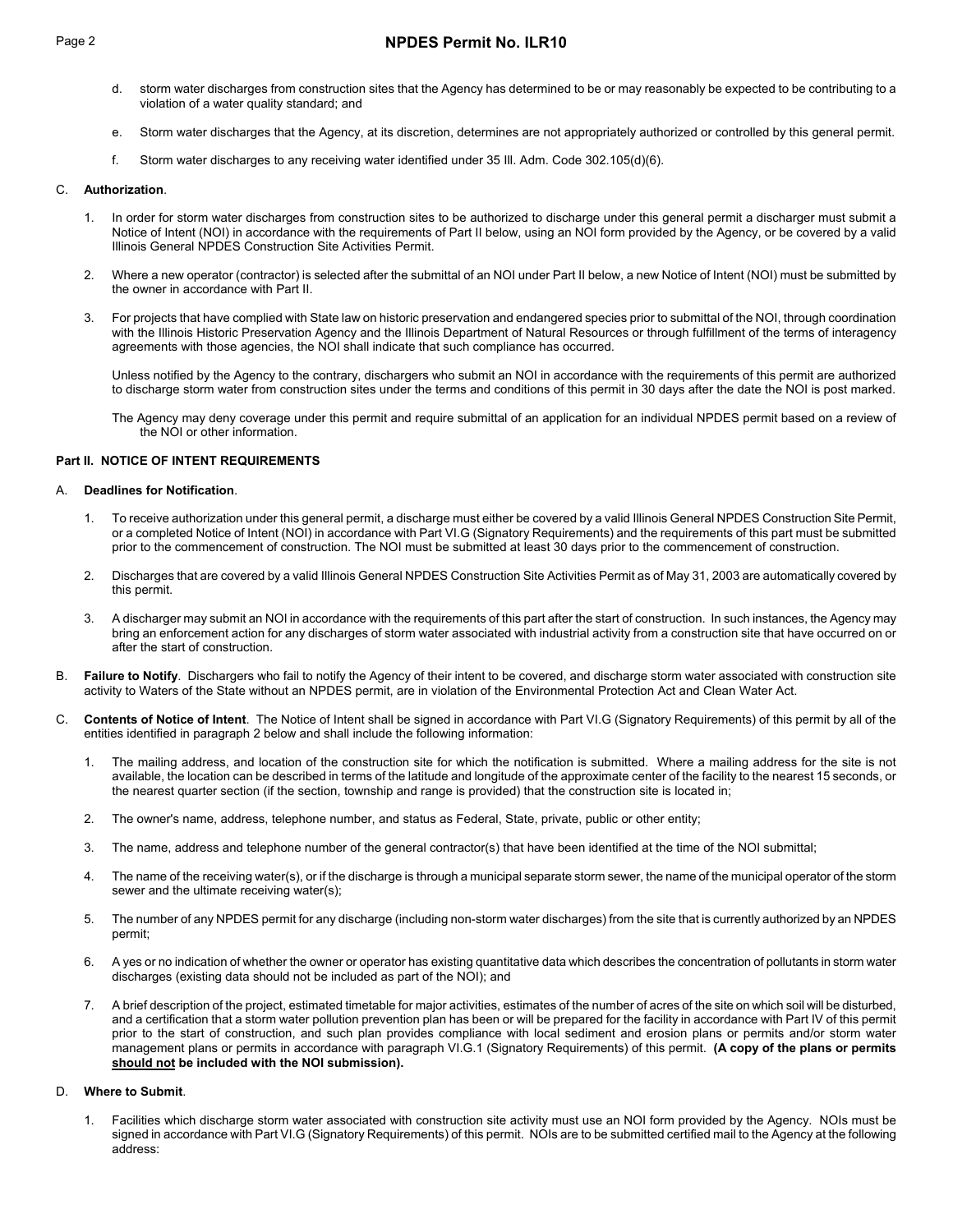Illinois Environmental Protection Agency Division of Water Pollution Control Attention: Permit Section 1021 North Grand Avenue East Post Office Box 19276 Springfield, Illinois 62794-9276

- 2. A copy of the letter of notification of coverage or other indication that storm water discharges from the site are covered under an NPDES permit shall be posted at the site in a prominent place for public viewing (such as alongside a building permit).
- E. **Additional Notification**. Facilities which are operating under approved local sediment and erosion plans, grading plans, or storm water management plans, in addition to filing copies of the Notice of Intent in accordance with Part D above, shall also submit signed copies of the Notice of Intent to the local agency approving such plans in accordance with the deadlines in Part A above. See Part IV.D.2.d (Approved State or Local Plans).
- Notice of Termination. Where a site has been finally stabilized and all storm water discharges from construction sites that are authorized by this permit are eliminated, the permittee of the facility must submit a completed Notice of Termination that is signed in accordance with Part VI.G (Signatory Requirements) of this permit.
	- 1. The Notice of Termination shall include the following information:
		- The mailing address, and location of the construction site for which the notification is submitted. Where a mailing address for the site is not available, the location can be described in terms of the latitude and longitude of the approximate center of the facility to the nearest 15 seconds, or the nearest quarter section (if the section, township and range is provided) that the construction site is located in;
		- b. The owner's name, address, telephone number, and status as Federal, State, private, public or other entity;
		- c. The name, address and telephone number of the general contractor(s); and
		- d. The following certification signed in accordance with Part VI.G (Signatory Requirements) of this permit:

"I certify under penalty of law that all storm water discharges associated with construction site activity from the identified facility that are authorized by NPDES general permit ILR10 have otherwise been eliminated. I understand that by submitting this notice of termination, that I am no longer authorized to discharge storm water associated with construction site activity by the general permit, and that discharging pollutants in storm water associated with construction site activity to Waters of the State is unlawful under the Environmental Protection Act and Clean Water Act where the discharge is not authorized by a NPDES permit. I also understand that the submittal of this notice of termination does not release an operator from liability for any violations of this permit or the Clean Water Act."

For the purposes of this certification, elimination of storm water discharges associated with industrial activity means that all disturbed soils at the identified facility have been finally stabilized and temporary erosion and sediment control measures have been removed or will be removed at an appropriate time, or that all storm water discharges associated with construction activities from the identified site that are authorized by a NPDES general permit have otherwise been eliminated.

2. All Notices of Termination are to be sent, using the form provided by the Agency, to the address in paragraph II.D.1.

# **Part III. SPECIAL CONDITIONS, MANAGEMENT PRACTICES, AND OTHER NON-NUMERIC LIMITATIONS**

### A. **Prohibition on Non-Storm Water Discharges**.

- 1. Except as provided in paragraph I.B.2 and 2 below, all discharges covered by this permit shall be composed entirely of storm water.
- 2. a. Except as provided in paragraph b below, discharges of materials other than storm water must be in compliance with a NPDES permit (other than this permit) issued for the discharge.
	- b. The following non-storm water discharges may be authorized by this permit provided the non-storm water component of the discharges is in compliance with paragraph IV.D.5 (Non-Storm Water Discharges): discharges from fire fighting activities; fire hydrant flushings; waters used to wash vehicles where detergents are not used; waters used to control dust; potable water sources including uncontaminated waterline flushings; irrigation drainages; routine external building washdown which does not use detergents; pavement washwaters where spills or leaks of toxic or hazardous materials have not occurred (unless all spilled material has been removed) and where detergents are not used; air conditioning condensate; springs; uncontaminated ground water; and foundation or footing drains where flows are not contaminated with process materials such as solvents.
- B. Discharges into Receiving Waters With an Approved Total Maximum Daily Load (TMDL):

 Discharges to waters for which there is a TMDL allocation for sediment or a parameter that addressed sediment (such as total suspended solids, turbidity, or siltation) are not eligible for coverage under this permit unless you develop and certify a SWPPP that is consistent with the assumptions and requirements in the approved TMDL. To be eligible for coverage under this general permit, operators must incorporate into their SWPPP any conditions applicable to their discharges necessary for consistency with the assumptions and requirements of the TMDL within any timeframes established in the TMDL. If a specific numeric wasteload allocation has been established that would apply to the project's discharges, the operator must incorporate that allocation into its SWPPP and implement necessary steps to meet that allocation.

C. Discharges covered by this permit, alone or in combination with other sources, shall not cause or contribute to a violation of any applicable water quality standard.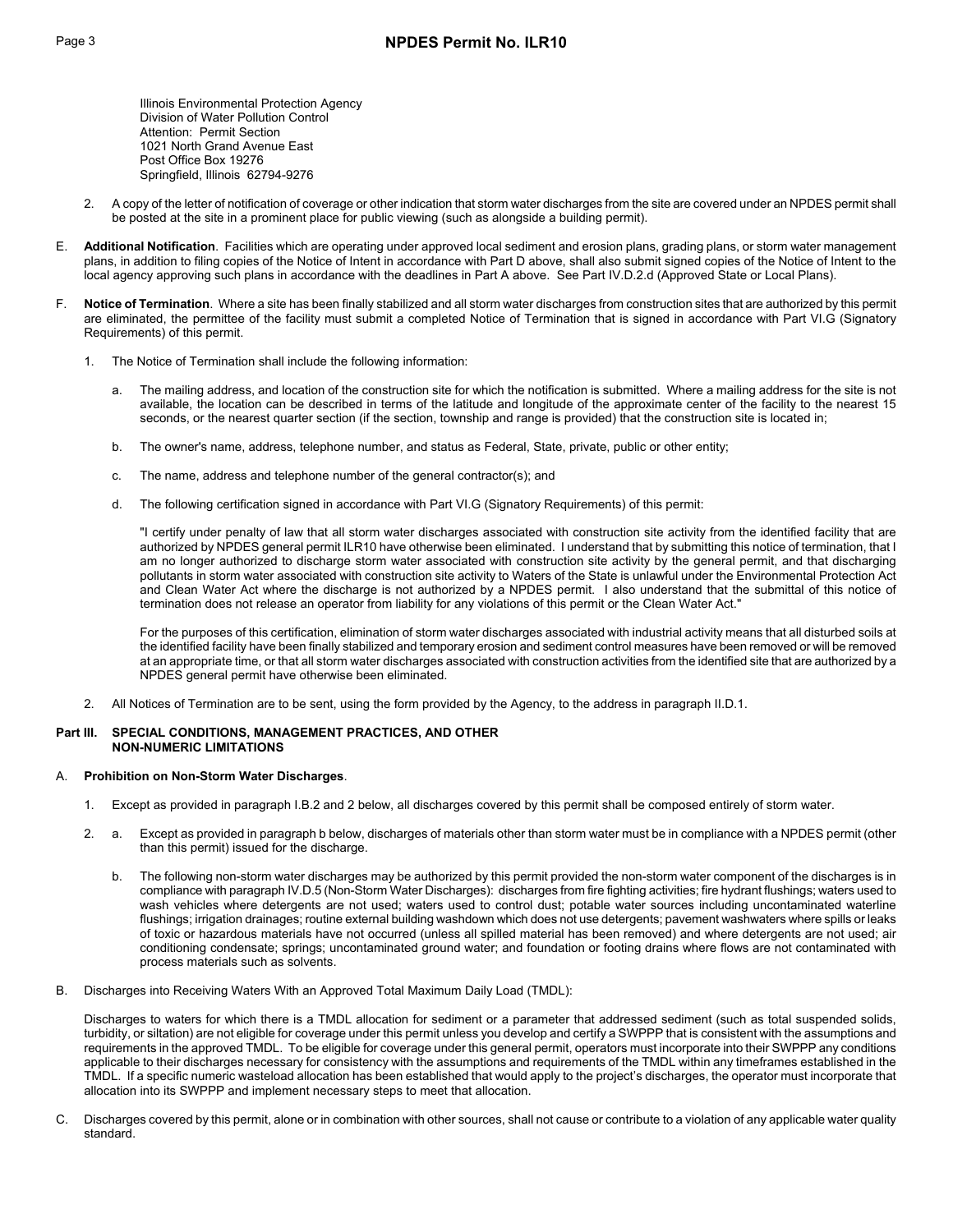# Page 4 **NPDES Permit No. ILR10**

## **Part IV. STORM WATER POLLUTION PREVENTION PLANS**

A storm water pollution prevention plan shall be developed for each construction site covered by this permit. Storm water pollution prevention plans shall be prepared in accordance with good engineering practices. The plan shall identify potential sources of pollution which may reasonably be expected to affect the quality of storm water discharges associated with construction site activity from the facility. In addition, the plan shall describe and ensure the implementation of practices which will be used to reduce the pollutants in storm water discharges associated with construction site activity and to assure compliance with the terms and conditions of this permit. Facilities must implement the provisions of the storm water pollution prevention plan required under this part as a condition of this permit.

## A. **Deadlines for Plan Preparation and Compliance**.

The plan shall:

- 1. Be completed prior to the start of the construction to be covered under this permit and updated as appropriate; and
- 2. Provide for compliance with the terms and schedule of the plan beginning with the initiation of construction activities.

### B. **Signature, Plan Review and Notification**.

- 1. The plan shall be signed in accordance with Part VI.G (Signatory Requirements), and be retained on-site at the facility which generates the storm water discharge in accordance with Part VI.E (Duty to Provide Information) of this permit.
- 2. Prior to commencement of construction, the permittee shall provide written notification to the Agency of completion of the SWPPP and that said plan is available at the site.
- 3. The permittee shall make plans available upon request from this Agency or a local agency approving sediment and erosion plans, grading plans, or storm water management plans; or in the case of a storm water discharge associated with industrial activity which discharges through a municipal separate storm sewer system with an NPDES permit, to the municipal operator of the system.
- 4. The Agency may notify the permittee at any time that the plan does not meet one or more of the minimum requirements of this Part. Such notification shall identify those provisions of the permit which are not being met by the plan, and identify which provisions of the plan requires modifications in order to meet the minimum requirements of this part. Within 7 days from receipt of notification from the Agency, the permittee shall make the required changes to the plan and shall submit to the Agency a written certification that the requested changes have been made. Failure to comply shall terminate authorization under this permit.
- 5. All storm water pollution prevention plans required under this permit are considered reports that shall be available to the public at any reasonable time upon request. However, the permittee may claim any portion of a storm water pollution prevention plan as confidential in accordance with 40 CFR Part 2.
- C. **Keeping Plans Current**. The permittee shall amend the plan whenever there is a change in design, construction, operation, or maintenance, which has a significant effect on the potential for the discharge of pollutants to the Waters of the State and which has not otherwise been addressed in the plan or if the storm water pollution prevention plan proves to be ineffective in eliminating or significantly minimizing pollutants from sources identified under paragraph D.2 below, or in otherwise achieving the general objectives of controlling pollutants in storm water discharges associated with construction site activity. In addition, the plan shall be amended to identify any new contractor and/or subcontractor that will implement a measure of the storm water pollution prevention plan. Amendments to the plan may be reviewed by the Agency in the same manner as Part IV.B above.
- D. **Contents of Plan**. The storm water pollution prevention plan shall include the following items:
	- 1. **Site Description**. Each plan shall, provide a description of the following:
		- a. A description of the nature of the construction activity;
		- b. A description of the intended sequence of major activities which disturb soils for major portions of the site (e.g. grubbing, excavation, grading);
		- c. Estimates of the total area of the site and the total area of the site that is expected to be disturbed by excavation, grading, or other activities;
		- d. An estimate of the runoff coefficient of the site after construction activities are completed and existing data describing the soil or the quality of any discharge from the site;
		- e. A site map indicating drainage patterns and approximate slopes anticipated before and after major grading activities, locations where vehicles enter or exit the site and controls to prevent offsite sediment tracking, areas of soil disturbance, the location of major structural and nonstructural controls identified in the plan, the location of areas where stabilization practices are expected to occur, surface waters (including wetlands), and locations where storm water is discharged to a surface water; and
		- f. The name of the receiving water(s) and the ultimate receiving water(s), and areal extent of wetland acreage at the site.
	- 2. **Controls**. Each plan shall include a description of appropriate controls that will be implemented at the construction site. The plan will clearly describe for each major activity identified in paragraph D.1 above, appropriate controls and the timing during the construction process that the controls will be implemented. (For example, perimeter controls for one portion of the site will be installed after the clearing and grubbing necessary for installation of the measure, but before the clearing and grubbing for the remaining portions of the site. Perimeter controls will be actively maintained until final stabilization of those portions of the site upward of the perimeter control. Temporary perimeter controls will be removed after final stabilization). The description of controls shall address as appropriate the following minimum components: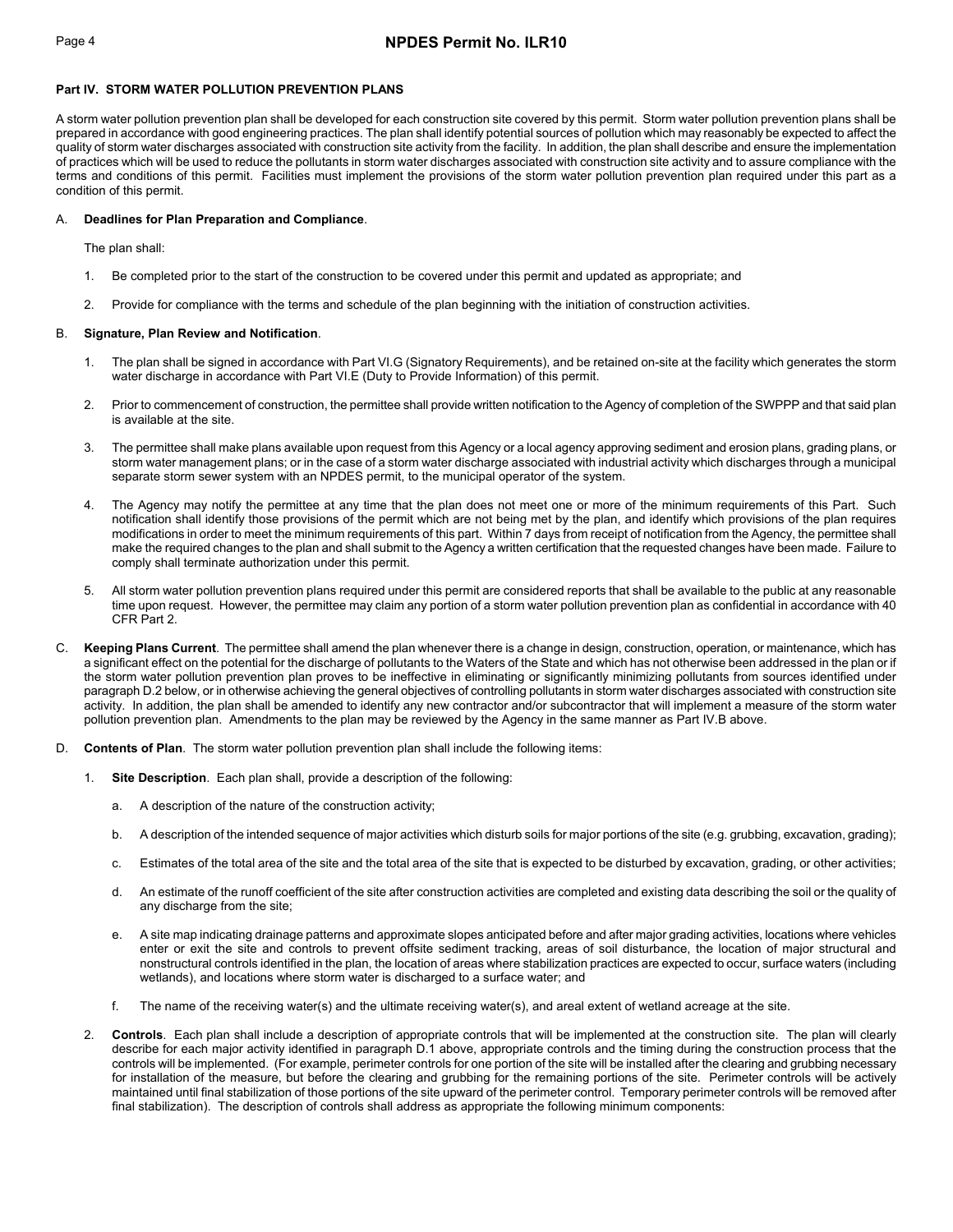# a. **Erosion and Sediment Controls**.

- (i) **Stabilization Practices**. A description of interim and permanent stabilization practices, including site-specific scheduling of the implementation of the practices. Site plans should ensure that existing vegetation is preserved where attainable and that disturbed portions of the site are stabilized. Stabilization practices may include: temporary seeding, permanent seeding, mulching, geotextiles, sod stabilization, vegetative buffer strips, protection of trees, preservation of mature vegetation, and other appropriate measures. A record of the dates when major grading activities occur, when construction activities temporarily or permanently cease on a portion of the site, and when stabilization measures are initiated shall be included in the plan. Except as provided in paragraphs (A) and (B) below, stabilization measures shall be initiated as soon as practicable in portions of the site where construction activities have temporarily or permanently ceased, but in no case more than 14 days after the construction activity in that portion of the site has temporarily or permanently ceased.
	- (A) Where the initiation of stabilization measures by the 14th day after construction activity temporary or permanently cease is precluded by snow cover, stabilization measures shall be initiated as soon as practicable.
	- (B) Where construction activity will resume on a portion of the site within 21 days from when activities ceased, (e.g. the total time period that construction activity is temporarily ceased is less than 21 days) then stabilization measures do not have to be initiated on that portion of site by the 14th day after construction activity temporarily ceased.
- (ii) **Structural Practices**. A description of structural practices to the degree attainable, to divert flows from exposed soils, store flows or otherwise limit runoff and the discharge of pollutants from exposed areas of the site. Such practices may include silt fences, earth dikes, drainage swales, sediment traps, check dams, subsurface drains, pipe slope drains, level spreaders, storm drain inlet protection, rock outlet protection, reinforced soil retaining systems, gabions, and temporary or permanent sediment basins. Structural practices should be placed on upland soils to the degree attainable. The installation of these devices may be subject to Section 404 of the CWA.
- (iii) **Best Management Practices for Impaired Waters**. For any site which discharges directly to an impaired water identified in the Agency's 303(d) listing for suspended solids, turbidity, or siltation the storm water pollution prevention plan shall be designed for a storm event equal to or greater than a 25-year 24-hour rainfall event. If required by federal regulations or the Illinois Environmental Protection Agency's Illinois Urban Manual, the storm water pollution prevention plan shall adhere to a more restrictive design criteria.
- b. **Storm Water Management**. A description of measures that will be installed during the construction process to control pollutants in storm water discharges that will occur after construction operations have been completed. Structural measures should be placed on upland soils to the degree attainable. The installation of these devices may be subject to Section 404 of the CWA. This permit only addresses the installation of storm water management measures, and not the ultimate operation and maintenance of such structures after the construction activities have been completed and the site has undergone final stabilization. Permittees are responsible for only the installation and maintenance of storm water management measures prior to final stabilization of the site, and are not responsible for maintenance after storm water discharges associated with industrial activity have been eliminated from the site.
	- (i) Such practices may include: storm water detention structures (including wet ponds); storm water retention structures; flow attenuation by use of open vegetated swales and natural depressions; infiltration of runoff onsite; and sequential systems (which combine several practices). The pollution prevention plan shall include an explanation of the technical basis used to select the practices to control pollution where flows exceed predevelopment levels.
	- (ii) Velocity dissipation devices shall be placed at discharge locations and along the length of any outfall channel as necessary to provide a non-erosive velocity flow from the structure to a water course so that the natural physical and biological characteristics and functions are maintained and protected (e.g. maintenance of hydrologic conditions, such as the hydroperiod and hydrodynamics present prior to the initiation of construction activities).
	- (iii) Unless otherwise specified in the Illinois Environmental Protection Agency's Illinois Urban Manual, the storm water pollution prevention plan shall be designed for a storm event equal to or greater than a 25-year 24-hour rainfall event.

### c. **Other Controls**.

- (i) **Waste Disposal**. No solid materials, including building materials, shall be discharged to Waters of the State, except as authorized by a Section 404 permit.
- (ii) The plan shall ensure and demonstrate compliance with applicable State and/or local waste disposal, sanitary sewer or septic system regulations.

### d. **Approved State or Local Plans**.

- The management practices, controls and other provisions contained in the storm water pollution prevention plan must be at least as protective as the requirements contained in Illinois Environmental Protection Agency's Illinois Urban Manual, 2002. Facilities which discharge storm water associated with construction site activities must include in their storm water pollution prevention plan procedures and requirements specified in applicable sediment and erosion site plans or storm water management plans approved by local officials. Requirements specified in sediment and erosion site plans or site permits or storm water management site plans or site permits approved by local officials that are applicable to protecting surface water resources are, upon submittal of an NOI to be authorized to discharge under this permit, incorporated by reference and are enforceable under this permit even if they are not specifically included in a storm water pollution prevention plan required under this permit. This provision does not apply to provisions of master plans, comprehensive plans, non-enforceable guidelines or technical guidance documents that are not identified in a specific plan or permit that is issued for the construction site.
- (ii) Dischargers seeking alternative permit requirements are not authorized by this permit and shall submit an individual permit application in accordance with 40 CFR 122.26 at the address indicated in Part II.D (Where to Submit) of this permit, along with a description of why requirements in approved local plans or permits should not be applicable as a condition of an NPDES permit.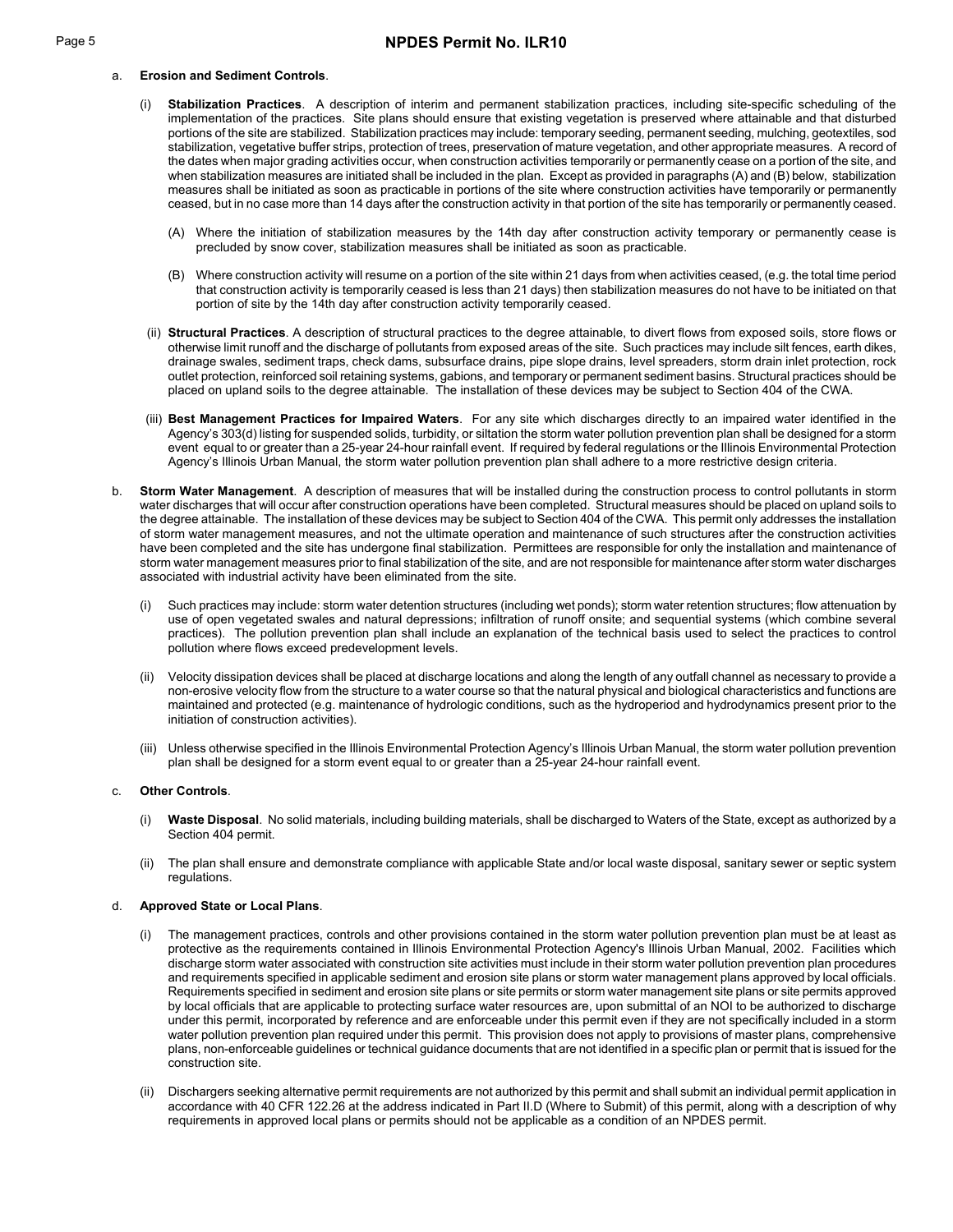# Page 6 **NPDES Permit No. ILR10**

- 3. **Maintenance**. A description of procedures to maintain in good and effective operating conditions vegetation, erosion and sediment control measures and other protective measures identified in the site plan.
- 4. **Inspections**. Qualified personnel (provided by the permittee) shall inspect disturbed areas of the construction site that have not been finally stabilized, structural control measures, and locations where vehicles enter or exit the site at least once every seven calendar days and within 24 hours of the end of a storm that is 0.5 inches or greater or equivalent snowfall. Qualified personnel means a person knowledgeable in the principles and practice of erosion and sediment controls, such as a licensed professional engineer or other knowledgeable person who possesses the skills to assess conditions at the construction site that could impact storm water quality and to assess the effectiveness of any sediment and erosion control measures selected to control the quality of storm water discharges from the construction activities.
	- a. Disturbed areas and areas used for storage of materials that are exposed to precipitation shall be inspected for evidence of, or the potential for, pollutants entering the drainage system. Erosion and sediment control measures identified in the plan shall be observed to ensure that they are operating correctly. Where discharge locations or points are accessible, they shall be inspected to ascertain whether erosion control measures are effective in preventing significant impacts to receiving waters. Locations where vehicles enter or exit the site shall be inspected for evidence of offsite sediment tracking.
	- b. Based on the results of the inspection, the description of potential pollutant sources identified in the plan in accordance with paragraph IV.D.1 (Site Description) of this permit and pollution prevention measures identified in the plan in accordance with paragraph IV.D.2 (Controls) of this permit shall be revised as appropriate as soon as practicable after such inspection. Such modifications shall provide for timely implementation of any changes to the plan within 7 calendar days following the inspection.
	- c. A report summarizing the scope of the inspection, name(s) and qualifications of personnel making the inspection, the date(s) of the inspection, major observations relating to the implementation of the storm water pollution prevention plan, and actions taken in accordance with paragraph b above shall be made and retained as part of the storm water pollution prevention plan for at least three years from the date that the permit coverage expires or is terminated. The report shall be signed in accordance with Part VI.G (Signatory Requirements) of this permit.
	- d. The permittee shall complete and submit within 5 days an "Incidence of Noncompliance" (ION) report for any violation of the storm water pollution prevention plan observed during an inspection conducted, including those not required by the Plan. Submission shall be on forms provided by the Agency and include specific information on the cause of noncompliance, actions which were taken to prevent any further causes of noncompliance, and a statement detailing any environmental impact which may have resulted from the noncompliance.
	- e. All reports of noncompliance shall be signed by a responsible authority as defined in Part VI.G (Signatory Requirements).
	- f. All reports of noncompliance shall be mailed to the Agency at the following address:

Illinois Environmental Protection Agency Division of Water Pollution Control Compliance Assurance Section 1021 North Grand Avenue East Post Office Box 19276 Springfield, Illinois 62794-9276

- 5. **Non-Storm Water Discharges** Except for flows from fire fighting activities, sources of non-storm water listed in paragraph III.A.2 of this permit that are combined with storm water discharges associated with industrial activity must be identified in the plan. The plan shall identify and insure the implementation of appropriate pollution prevention measures for the non-storm water component(s) of the discharge.
- E. **Additional requirements for storm water discharge from industrial activities other than construction, including dedicated asphalt plants, and dedicated concrete plants**. - This permit may only authorize a storm water discharge associated with industrial activity from a construction site that is mixed with a storm water discharge from an industrial source other than construction, where:
	- 1. The industrial source other than construction is located on the same site as the construction activity;
	- 2. Storm water discharges associated with industrial activity from the areas of the site where construction activities are occurring are in compliance with the terms of this permit; and
	- 3. Storm water discharges associated with industrial activity from the areas of the site where industrial activity other than construction are occurring (including storm water discharges from dedicated asphalt plants (other than asphalt emulsion facilities) and dedicated concrete plants) are in compliance with the terms, including applicable NOI or application requirements, of a different NPDES general permit or individual permit authorizing such discharges.

# F. **Contractors**.

- 1. The storm water pollution prevention plan must clearly identify for each measure identified in the plan, the contractor(s) or subcontractor(s) that will implement the measure. All contractors and subcontractors identified in the plan must sign a copy of the certification statement in paragraph 2 below in accordance with Part VI.G (Signatory Requirements) of this permit. All certifications must be included in the storm water pollution prevention plan except for owners that are acting as contractor.
- 3. **Certification Statement**. All contractors and subcontractors identified in a storm water pollution prevention plan in accordance with paragraph 1 above shall sign a copy of the following certification statement before conducting any professional service at the site identified in the storm water pollution prevention plan:

"I certify under penalty of law that I understand the terms and conditions of the general National Pollutant Discharge Elimination System (NPDES) permit (ILR10) that authorizes the storm water discharges associated with industrial activity from the construction site identified as part of this certification."

The certification must include the name and title of the person providing the signature in accordance with Part VI.G of this permit; the name, address and telephone number of the contracting firm; the address (or other identifying description) of the site; and the date the certification is made.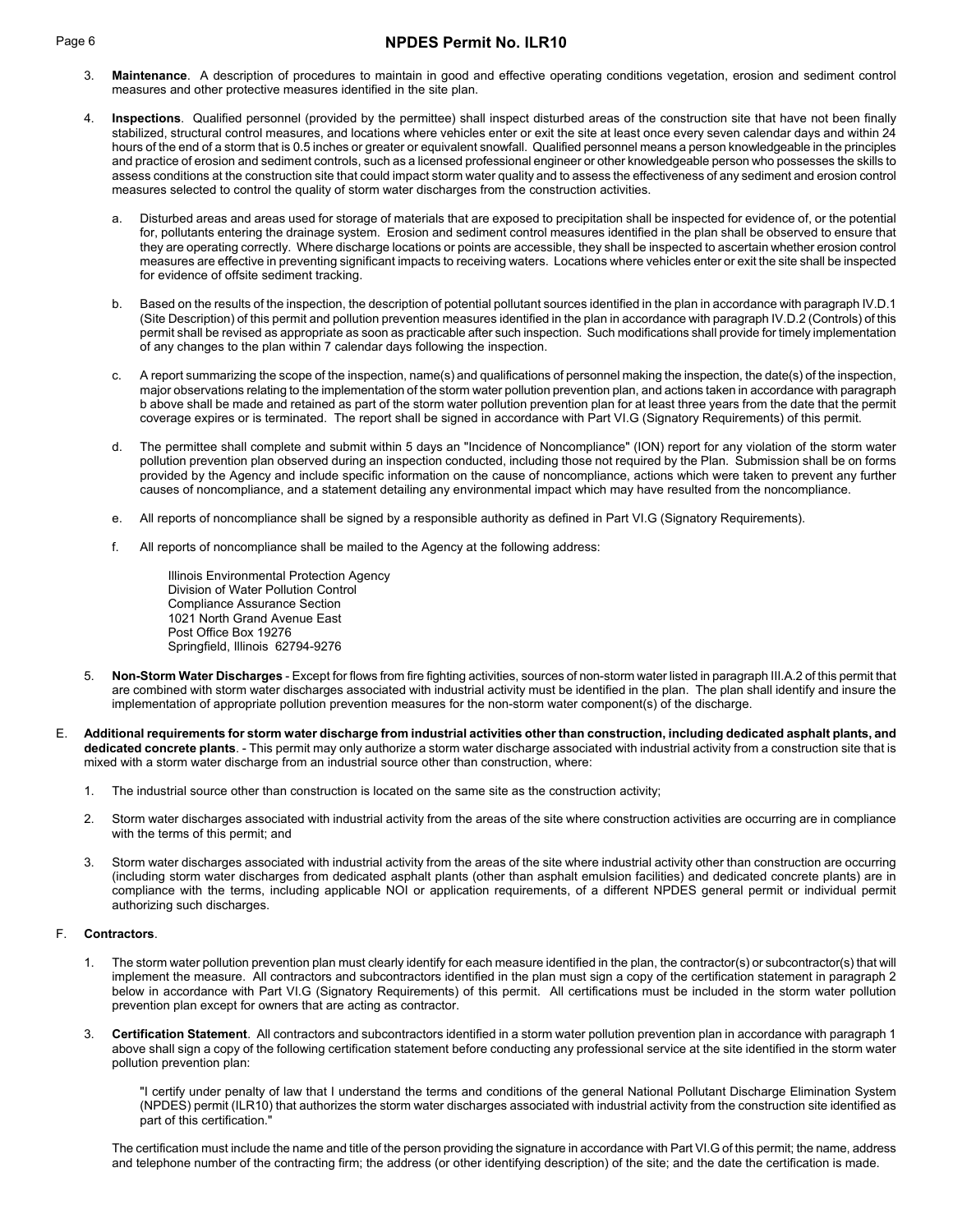# **Part V. RETENTION OF RECORDS**

- A. The permittee shall retain copies of storm water pollution prevention plans and all reports and notices required by this permit, and records of all data used to complete the Notice of Intent to be covered by this permit, for a period of at least three years from the date that the permit coverage expires or is terminated. This period may be extended by request of the Agency at any time.
- B. The permittee shall retain a copy of the storm water pollution prevention plan required by this permit at the construction site from the date of project initiation to the date of final stabilization.

# **Part VI. STANDARD PERMIT CONDITIONS**

## A. **Duty to Comply**.

The permittee must comply with all conditions of this permit. Any permit noncompliance constitutes a violation of Illinois Environmental Protection Act and the CWA and is grounds for enforcement action; for permit termination, revocation and reissuance, or modification; or for denial of a permit renewal application.

- B. **Continuation of the Expired General Permit**. This permit expires five years from the date of issuance. An expired general permit continues in force and effect until a new general permit or an individual permit is issued. Only those facilities authorized to discharge under the expiring general permit are covered by the continued permit.
- C. **Need to halt or reduce activity not a defense**. It shall not be a defense for a permittee in an enforcement action that it would have been necessary to halt or reduce the permitted activity in order to maintain compliance with the conditions of this permit.
- D. **Duty to Mitigate**. The permittee shall take all reasonable steps to minimize or prevent any discharge in violation of this permit which has a reasonable likelihood of adversely affecting human health or the environment.
- E. **Duty to Provide Information**. The permittee shall furnish within a reasonable time to the Agency or local agency approving sediment and erosion plans, grading plans, or storm water management plans; or in the case of a storm water discharge associated with industrial activity which discharges through a municipal separate storm sewer system with an NPDES permit, to the municipal operator of the system, any information which is requested to determine compliance with this permit. Upon request, the permittee shall also furnish to the Agency or local agency approving sediment and erosion plans, grading plans, or storm water management plans; or in the case of a storm water discharge associated with industrial activity which discharges through a municipal separate storm sewer system with an NPDES permit, to the municipal operator of the system, copies of records required to be kept by this permit.
- F. **Other Information**. When the permittee becomes aware that he or she failed to submit any relevant facts or submitted incorrect information in the Notice of Intent or in any other report to the Agency, he or she shall promptly submit such facts or information.
- G. **Signatory Requirements**. All Notices of Intent, storm water pollution prevention plans, reports, certifications or information either submitted to the Agency or the operator of a large or medium municipal separate storm sewer system, or that this permit requires be maintained by the permittee, shall be signed.
	- 1. All Notices of Intent shall be signed as follows:
		- For a corporation: by a responsible corporate officer. For the purpose of this section, a responsible corporate officer means: (1) a president, secretary, treasurer, or vice-president of the corporation in charge of a principal business function, or any other person who performs similar policy or decision-making functions for the corporation; or (2) the manager of one or more manufacturing, production or operating facilities employing more than 250 persons or having gross annual sales or expenditures exceeding \$25,000,000 (in second-quarter 1980 dollars) if authority to sign documents has been assigned or delegated to the manager in accordance with corporate procedures;
		- b. For a partnership or sole proprietorship: by a general partner or the proprietor, respectively; or
		- c. For a municipality, State, Federal, or other public agency: by either a principal executive officer or ranking elected official. For purposes of this section, a principal executive officer of a Federal agency includes (1) the chief executive officer of the agency, or (2) a senior executive officer having responsibility for the overall operations of a principal geographic unit of the agency.
	- 2. All reports required by the permit and other information requested by the Agency shall be signed by a person described above or by a duly authorized representative of that person. A person is a duly authorized representative only if:
		- a. The authorization is made in writing by a person described above and submitted to the Agency.
		- b. The authorization specifies either an individual or a position having responsibility for the overall operation of the regulated facility or activity, such as the position of manager, operator, superintendent, or position of equivalent responsibility or an individual or position having overall responsibility for environmental matters for the company. (A duly authorized representative may thus be either a named individual or any individual occupying a named position).
		- c. **Changes to authorization**. If an authorization under paragraph I.C (Authorization) is no longer accurate because a different individual or position has responsibility for the overall operation of the construction site, a new authorization satisfying the requirements of paragraph I.C must be submitted to the Agency prior to or together with any reports, information, or applications to be signed by an authorized representative.
		- d. **Certification**. Any person signing documents under this Part shall make the following certification:

"I certify under penalty of law that this document and all attachments were prepared under my direction or supervision in accordance with a system designed to assure that qualified personnel properly gathered and evaluated the information submitted. Based on my inquiry of the person or persons who manage the system, or those persons directly responsible for gathering the information, the information submitted is, to the best of my knowledge and belief, true, accurate, and complete. I am aware that there are significant penalties for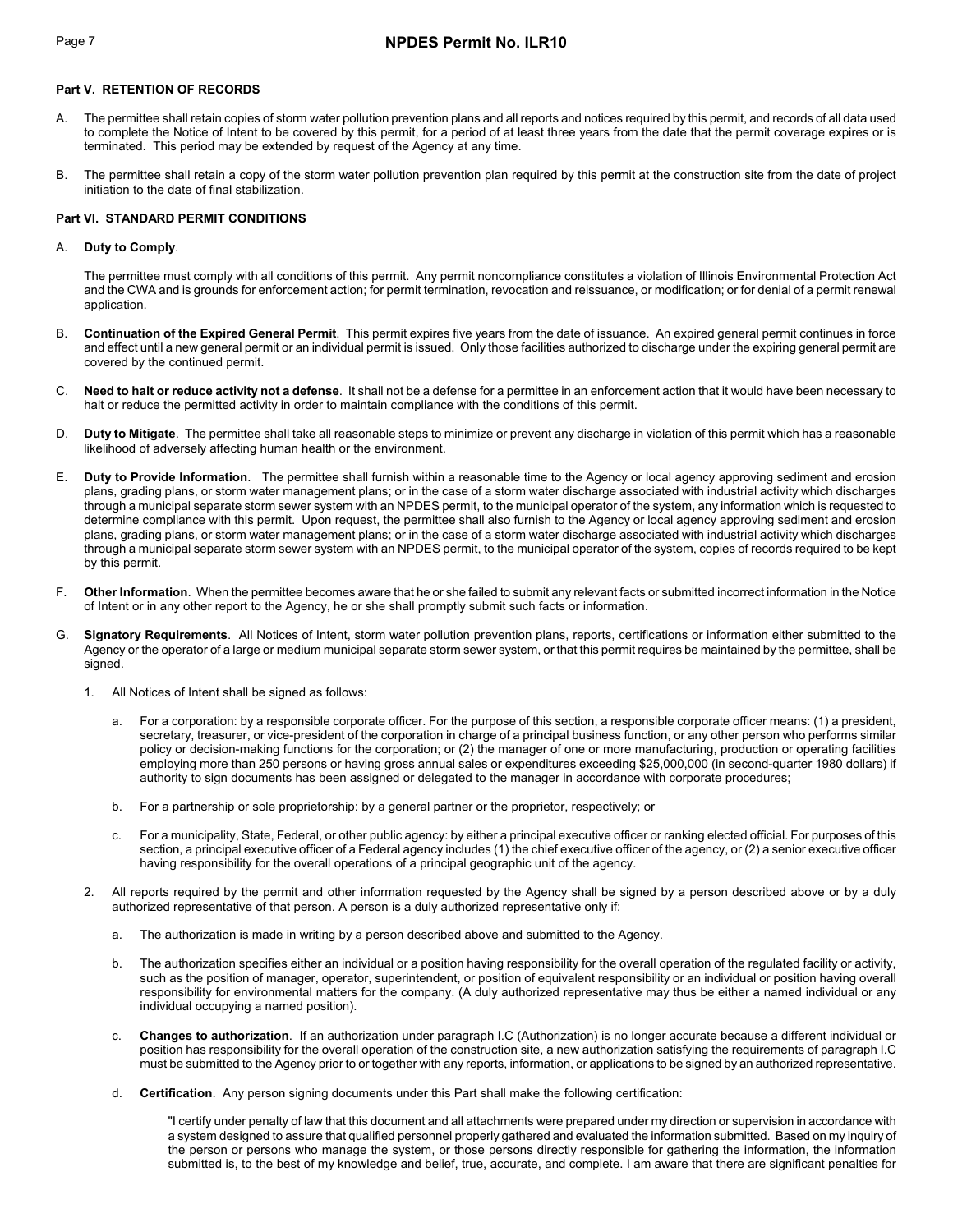# Page 8 **NPDES Permit No. ILR10**

submitting false information, including the possibility of fine and imprisonment for knowing violations."

- Penalties for Falsification of Reports. Section 309(c)(4) of the Clean Water Act provides that any person who knowingly makes any false material statement, representation, or certification in any record or other document submitted or required to be maintained under this permit, including reports of compliance or noncompliance shall, upon conviction, be punished by a fine of not more than \$10,000, or by imprisonment for not more than 2 years, or by both. Section 44(j)(4) and (5) of the Environmental Protection Act provides that any person who knowingly makes any false statement, representation, or certification in an application form, or form pertaining to a NPDES permit commits a Class A misdemeanor, and in addition to any other penalties provided by law is subject to a fine not to exceed \$10,000 for each day of violation.
- I. **Penalties for Falsification of Monitoring Systems**. The CWA provides that any person who falsifies, tampers with, or knowingly renders inaccurate any monitoring device or method required to be maintained under this permit shall, upon conviction, be punished by fines and imprisonment described in Section 309 of the CWA. The Environmental Protection Act provides that any person who knowingly renders inaccurate any monitoring device or record required in connection with any NPDES permit or with any discharge which is subject to the provisions of subsection (f) of Section 12 of the Act commits a Class A misdemeanor, and in addition to any other penalties provided by law is subject to a fine not to exceed \$10,000 for each day of violation.
- J. **Oil and Hazardous Substance Liability**. Nothing in this permit shall be construed to preclude the institution of any legal action or relieve the permittee from any responsibilities, liabilities, or penalties to which the permittee is or may be subject under section 311 of the CWA.
- K. **Property Rights**. The issuance of this permit does not convey any property rights of any sort, nor any exclusive privileges, nor does it authorize any injury to private property nor any invasion of personal rights, nor any infringement of Federal, State or local laws or regulations.
- L. **Severability**. The provisions of this permit are severable, and if any provision of this permit, or the application of any provision of this permit to any circumstance, is held invalid, the application of such provision to other circumstances, and the remainder of this permit shall not be affected thereby.
- M. **Transfers**. This permit is not transferable to any person except after notice to the Agency. The Agency may require the discharger to apply for and obtain an individual NPDES permit as stated in Part I.C (Authorization).

## N. **Requiring an Individual Permit or an Alternative General Permit**.

- 1. The Agency may require any person authorized by this permit to apply for and/or obtain either an individual NPDES permit or an alternative NPDES general permit. Any interested person may petition the Agency to take action under this paragraph. Where the Agency requires a discharger authorized to discharge under this permit to apply for an individual NPDES permit, the Agency shall notify the discharger in writing that a permit application is required. This notification shall include a brief statement of the reasons for this decision, an application form, a statement setting a deadline for the discharger to file the application, and a statement that on the effective date of the individual NPDES permit or the alternative general permit as it applies to the individual permittee, coverage under this general permit shall automatically terminate. Applications shall be submitted to the Agency indicated in Part II.D (Where to Submit) of this permit. The Agency may grant additional time to submit the application upon request of the applicant. If a discharger fails to submit in a timely manner an individual NPDES permit application as required by the Agency under this paragraph, then the applicability of this permit to the individual NPDES permittee is automatically terminated at the end of the day specified by the Agency for application submittal. The Agency may require an individual NPDES permit based on:
	- a. information received which indicates the receiving water may be of particular biological significance pursuant to 35 Ill. Adm. Code 302.105(d)(6);
	- b. whether the receiving waters are impaired waters for suspended solids, turbidity or siltation as identified by the Agency's 303(d) listing;
	- c. size of construction site, proximity of site to the receiving stream, etc.

The Agency may also require monitoring of any storm water discharge from any site to determine whether an individual permit is required.

- 2. Any discharger authorized by this permit may request to be excluded from the coverage of this permit by applying for an individual permit. In such cases, the permittee shall submit an individual application in accordance with the requirements of 40 CFR 122.26(c)(1)(ii), with reasons supporting the request, to the Agency at the address indicated in Part II.D (Where to Submit) of this permit. The request may be granted by issuance of any individual permit or an alternative general permit if the reasons cited by the permittee are adequate to support the request.
- 3. When an individual NPDES permit is issued to a discharger otherwise subject to this permit, or the discharger is authorized to discharge under an alternative NPDES general permit, the applicability of this permit to the individual NPDES permittee is automatically terminated on the effective date of the individual permit or the date of authorization of coverage under the alternative general permit, whichever the case may be. When an individual NPDES permit is denied to a discharger otherwise subject to this permit, or the discharger is denied for coverage under an alternative NPDES general permit, the applicability of this permit to the individual NPDES permittee remains in effect, unless otherwise specified by the Agency.
- O. **State/Environmental Laws**. No condition of this permit shall release the permittee from any responsibility or requirements under other environmental statutes or regulations.
- P. **Proper Operation and Maintenance**. The permittee shall at all times properly operate and maintain all facilities and systems of treatment and control (and related appurtenances) which are installed or used by the permittee to achieve compliance with the conditions of this permit and with the requirements of storm water pollution prevention plans. Proper operation and maintenance also includes adequate laboratory controls and appropriate quality assurance procedures. Proper operation and maintenance requires the operation of backup or auxiliary facilities or similar systems, installed by a permittee only when necessary to achieve compliance with the conditions of the permit.
- Q. **Inspection and Entry**. The permittee shall allow the IEPA, or an authorized representative upon presentation of credentials and other documents as may be required by law, to:
	- 1. Enter upon the permittee's premises where a regulated facility or activity is located or conducted, or where records must be kept under the conditions of this permit;
	- 2. Have access to and copy at reasonable times, any records that must be kept under the conditions of this permit;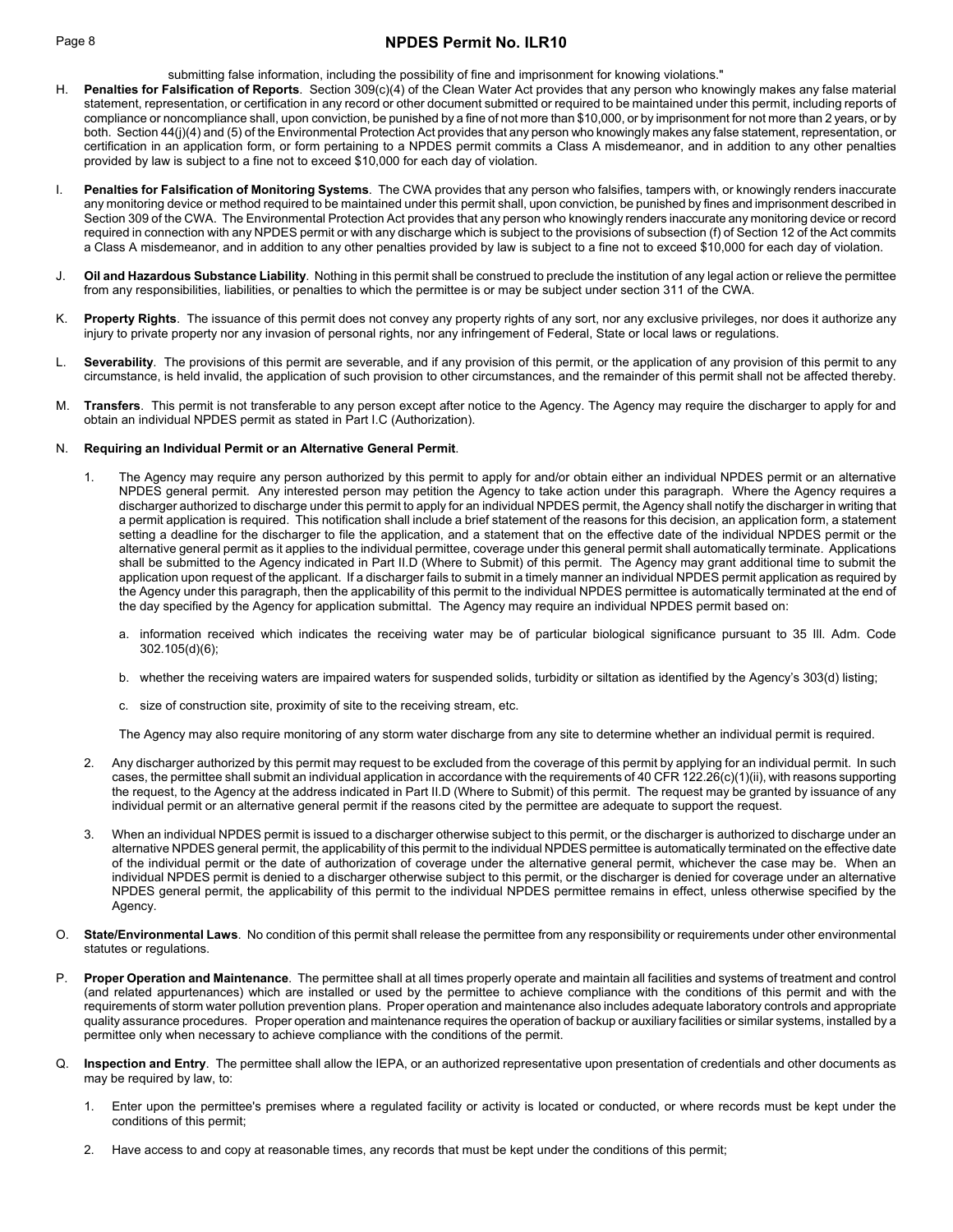# Page 9 **NPDES Permit No. ILR10**

- 3. Inspect at reasonable times any facilities, equipment (including monitoring and control equipment), practices, or operations regulated or required under this permit; and
- 4. Sample or monitor at reasonable times, for the purposes of assuring permit compliance or as otherwise authorized by the Clean Water Act, any substances or parameters at any location.
- R. **Permit Actions**. This permit may be modified, revoked and reissued, or terminated for cause. The filing of a request by the permittee for a permit modification, revocation and reissuance, or termination, or a notification of planned changes or anticipated noncompliance does not stay any permit condition.

# **Part VII. REOPENER CLAUSE**

- A. If there is evidence indicating potential or realized impacts on water quality due to any storm water discharge associated with industrial activity covered by this permit, the discharger may be required to obtain an individual permit or an alternative general permit in accordance with Part I.C (Authorization) of this permit or the permit may be modified to include different limitations and/or requirements.
- Permit modification or revocation will be conducted according to provisions of 35 III. Adm. Code, Subtitle C, Chapter I and the provisions of 40 CFR 122.62, 122.63, 122.64 and 124.5 and any other applicable public participation procedures.
- C. The Agency will reopen and modify this permit under the following circumstances:
	- 1. the U.S. EPA amends its regulations concerning public participation;
	- 2. a court of competent jurisdiction binding in the State of Illinois or the  $7<sup>th</sup>$  Circuit issues an order necessitating a modification of public participation for general permits; or
	- 3. to incorporate federally required modifications to the substantive requirements of this permit.

## **Part VIII. DEFINITIONS**

"Agency" means the Illinois Environmental Protection Agency.

"Best Management Practices" ("BMPs") means schedules of activities, prohibitions of practices, maintenance procedures, and other management practices to prevent or reduce the pollution of waters of the United States. BMPs also include treatment requirements, operating procedures, and practices to control plant site runoff, spillage or leaks, sludge or waste disposal, or drainage from raw material storage.

"Commencement of Construction" - The initial disturbance of soils associated with clearing, grading, or excavating activities or other construction activities.

"CWA" means Clean Water Act (formerly referred to as the Federal Water Pollution Control Act or Federal Water Pollution Control Act Amendments of 1972) Pub.L. 92-500, as amended Pub. L. 95-217, Pub. L. 95-576, Pub. L. (96-483 and Pub. L. 97-117, 33 U.S.C. 1251 et.seq.)

"Dedicated portable asphalt plant" - A portable asphalt plant that is located on or contiguous to a construction site and that provides asphalt only to the construction site that the plant is located on or adjacent to. The term dedicated portable asphalt plant does not include facilities that are subject to the asphalt emulsion effluent limitation guideline at 40 CFR 443.

"Dedicated portable concrete plant" - A portable concrete plant that is located on or contiguous to a construction site and that provides concrete only to the construction site that the plant is located on or adjacent to.

"Dedicated sand or gravel operation" - An operation that produces sand and/or gravel for a single construction project. "Director" means the Director of the Illinois Environmental Protection Agency or an authorized representative.

"Final Stabilization" means that all soil disturbing activities at the site have been completed, and that a uniform perennial vegetative cover with a density of 70% the cover for unpaved areas and areas not covered by permanent structures has been established or equivalent stabilization measures (such as the use of riprap, gabions or geotextiles) have been employed.

"Large and Medium municipal separate storm sewer system" means all municipal separate storm sewers that are either:

- (i) Located in an incorporated place (city) with a population of 100,000 or more as determined by the latest Decennial Census by the Bureau of Census (these cities are listed in Appendices F and G of 40 CFR Part 122); or
- (ii) Located in the counties with unincorporated urbanized populations of 100,000 or more, except municipal separate storm sewers that are located in the incorporated places, townships or towns within such counties (these counties are listed in Appendices H and I of 40 CFR Part 122); or
- (iii) Owned or operated by a municipality other than those described in paragraph (i) or (ii) and that are designated by the Director as part of the large or medium municipal separate storm sewer system.

"NOI" means notice of intent to be covered by this permit (see Part II of this permit.)

"Point Source" means any discernible, confined, and discrete conveyance, including but not limited to, any pipe, ditch, channel, tunnel, conduit, well, discrete fissure, container, rolling stock, concentrated animal feeding operation, landfill leachate collection system, vessel or other floating craft from which pollutants are or may be discharges. This term does not include return flows from irrigated agriculture or agricultural storm water runoff.

"Runoff coefficient" means the fraction of total rainfall that will appear at the conveyance as runoff.

"Storm Water" means storm water runoff, snow melt runoff, and surface runoff and drainage.